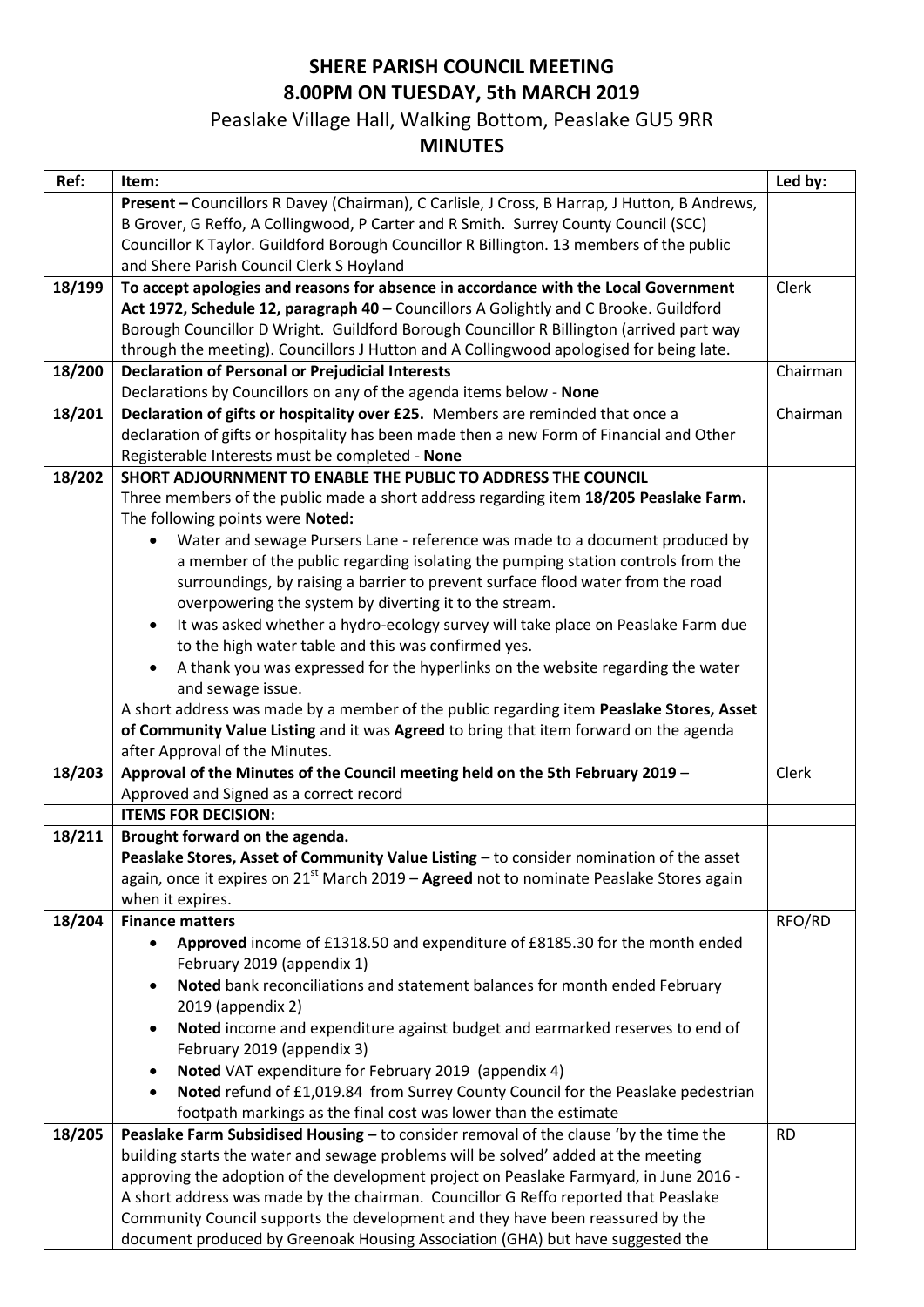|        | following provisions should the clause be removed:                                           |          |
|--------|----------------------------------------------------------------------------------------------|----------|
|        | If GHA withdrew from the agreement and their assurances were removed then the                |          |
|        | question would be asked again of any new housing provider - Agreed                           |          |
|        |                                                                                              |          |
|        | A suggestion was made that Thames Water should be asked to seal the drains from              |          |
|        | surface water flooding - Thames Water reply to that was 'We do not proactively               |          |
|        | look for surface water connections into the foul network. Surface water sewers can           |          |
|        | legally connect into the foul water network if there are no alternative means of             |          |
|        | disposal. Also, we do not have the powers to disconnect any unauthorised                     |          |
|        | connections to our assets if we were to identify them'                                       |          |
|        |                                                                                              |          |
|        | Ask Thames Water to isolate the pumping station controls from the surroundings,<br>$\bullet$ |          |
|        | by raising a barrier to prevent surface flood water from the road overpowering the           |          |
|        | system and divert it to the stream - Agreed                                                  |          |
|        | Clear the ditch on Pursers Lane from the first junction with Hoe Lane (at the top of         |          |
|        | the hill) down - Agreed to clear immediately subject to the landowner's approval             |          |
|        | and to address ongoing long term maintenance with the landowner/responsible                  |          |
|        | persons.                                                                                     |          |
|        | A motion was proposed to remove the clause 'by the time the building starts the water and    |          |
|        |                                                                                              |          |
|        | sewage problems will be solved' - Councillors Agreed unanimously (11 votes to 0) and the     |          |
|        | community was thanked for their patience in dealing with this issue.                         |          |
| 18/206 | <b>Peaslake Farm Fields:</b>                                                                 | AG/GR    |
|        | Consideration of the long term future of the fields - it was Noted that the Peaslake         |          |
|        | Protection Group had funded legal work to produce a draft lease for a future                 |          |
|        | Community Interest Company, in preparation for persons looking to lease the                  |          |
|        | fields. Agreed to review the lease at a meeting of the Peaslake Farm steering                |          |
|        | Committee for a recommendation to Council.                                                   |          |
|        |                                                                                              |          |
|        | Consideration of a request to use Peaslake Farm for dog agility on temporary basis<br>٠      |          |
|        | - Concern was expressed over parking. Agreed to request more detail regarding                |          |
|        | the organisation of the dog agility and confirmation that organisers and attendees           |          |
|        | will park in the public car parks and walk to the farm. Item to be added to April            |          |
|        | agenda for consideration                                                                     |          |
| 18/207 | Shere Pool Leases - Received notes from the meeting with the Council's Solicitor and Shere   | RD/BA/JC |
|        | Manor Estate and to consider the following recommendations:                                  |          |
|        | • To split the cost of preparing the new lease with Shere Manor Estate - Agreed              |          |
|        | New sub-lease with Shere Swimming Pool Club (SSPC), details to be agreed by                  |          |
|        |                                                                                              |          |
|        | Council when lease with Shere Manor Estate has been completed - Agreed                       |          |
|        | SSPC to be encouraged to become a charity for the following reasons:                         |          |
|        | Limited Liability - in order to remove personal liability SSPC should form a<br>$\circ$      |          |
|        | charitable incorporated organisation (CIO)                                                   |          |
|        |                                                                                              |          |
|        | Can receive Gift Aid<br>O                                                                    |          |
|        | More access to grants<br>O                                                                   |          |
|        | Ability to reclaim VAT<br>O                                                                  |          |
|        | Agreed and the Chairman of the SSPC welcomed the idea of becoming a CIO                      |          |
|        |                                                                                              |          |
| 18/208 | Peaslake Free School Sign - to consider a school sign on the Skudges to the left of the      | GR       |
|        | bottom of the steps, subject to obtaining permission from the Diocese and confirming the     |          |
|        |                                                                                              |          |
|        | situation regarding planning permission - Agreed                                             |          |
| 18/209 | Swimming Pool Field, Shere - to consider request for access to carry out building works at   | Clerk    |
|        | School Cottage - Agreed, works to be completed before Shere Pool opens at the beginning      |          |
|        | of May                                                                                       |          |
| 18/210 | Heathrow and Gatwick Aeroplane Noise - to consider request to write to both airports         |          |
|        | regarding the increased plane noise since 2018 - Agreed and to ask the airports if they will |          |
|        | send a representative to a Parish Council meeting to explain the changes which has led to    |          |
|        | an increase in noise levels.                                                                 |          |
| 18/212 | Speaker for Annual Parish meeting - to consider possible speakers. Agreed to ask the         | All      |
|        | National Trust or Surrey Wildlife Trust                                                      |          |
|        |                                                                                              |          |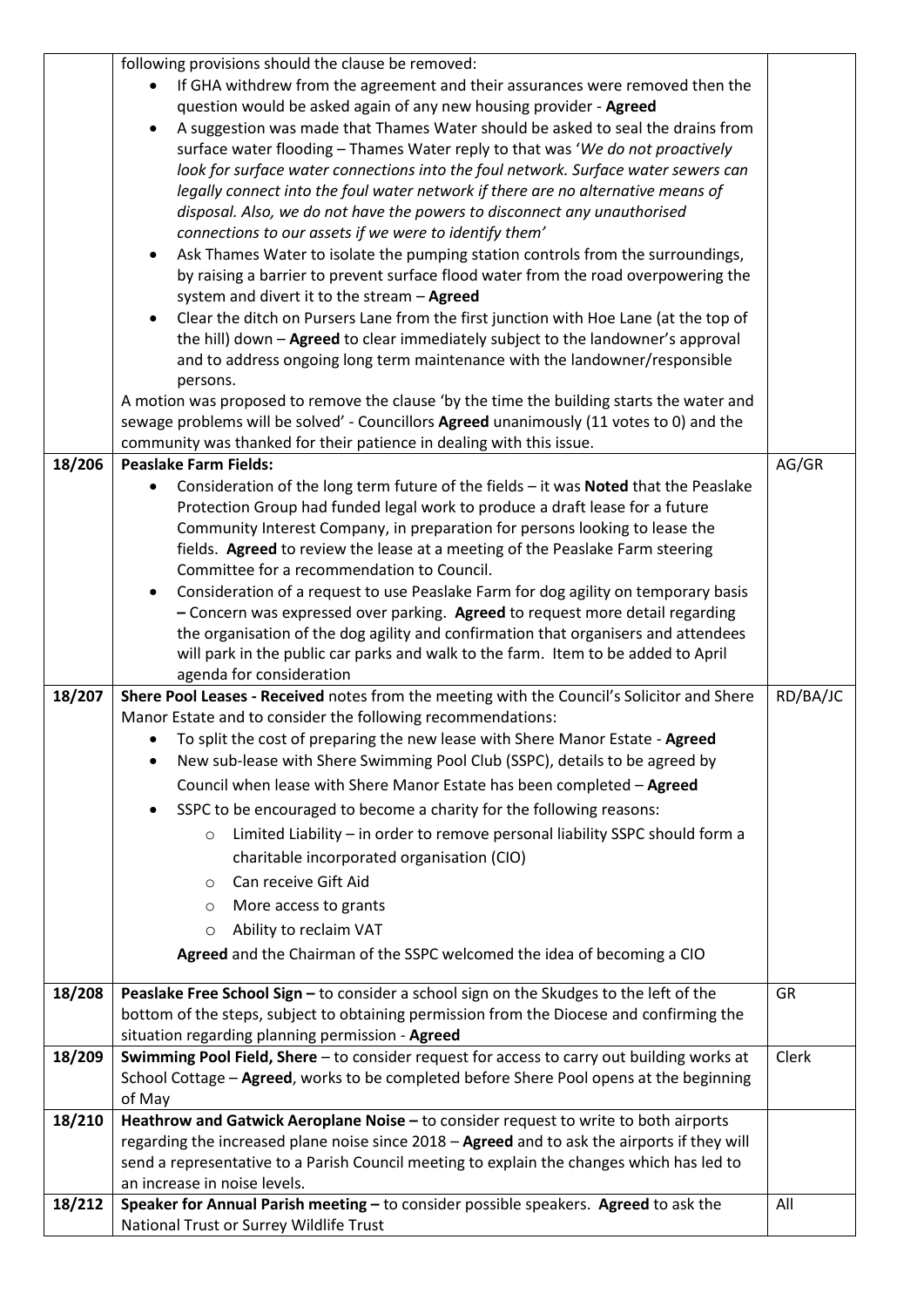| 18/213 | Williams Rail Industry Review - to consider making a submission - SCC Councillor K Taylor                                                                                                | Clerk |
|--------|------------------------------------------------------------------------------------------------------------------------------------------------------------------------------------------|-------|
|        | reported that SCC was supportive of increasing train use and improving the rail                                                                                                          |       |
|        | infrastructure in the region and would like more stopping trains at Gomshall and Chilworth.                                                                                              |       |
|        | It was Noted that extra trains were wanted by local train companies but these were                                                                                                       |       |
|        | prevented due to capacity problems at Waterloo. Agreed Councillor A Collingwood to draft                                                                                                 |       |
|        | a submission for Council approval.                                                                                                                                                       |       |
| 18/214 | Police Matters - to consider any matters that need to be brought to the attention of the                                                                                                 | All   |
|        | Police - The following was Noted:                                                                                                                                                        |       |
|        | It was reported that there had been some incidences where vans were pulling up                                                                                                           |       |
|        | and people entering gardens unannounced possibly scoping homes and gardens.                                                                                                              |       |
|        | GBC Councillor R Billington highlighted that if you employ someone to remove                                                                                                             |       |
|        | waste and the waste is then fly tipped, the homeowner can be fined. Companies                                                                                                            |       |
|        | removing waste should be registered as a waste carrier.                                                                                                                                  |       |
|        | Lead was stolen from three unoccupied houses in Gomshall                                                                                                                                 |       |
|        | <b>ITEMS TO NOTE:</b>                                                                                                                                                                    |       |
| 18/215 | Tanyard Hall Car Park - Surrey County Council Drainage Scheme and temporary car park                                                                                                     | Clerk |
|        | closure - It was Noted that drainage works under Tanyard Hall car park were taking longer                                                                                                |       |
|        | than expected due to finding asbestos and lead. It was Agreed to offer a refund of fees for                                                                                              |       |
|        | those who have paid for car parking and are currently unable to use the carpark.                                                                                                         |       |
| 18/216 | A25, Shere Road - Noted planned scheme for 2019/20 - SCC Councillor K Taylor confirmed                                                                                                   | Clerk |
|        | that SCC is installing white line hatching/right turn bay/cycle lanes on the A25 Shere Road                                                                                              |       |
|        | in the forthcoming financial year 2019/20. They will be undertaking speed surveys before                                                                                                 |       |
|        | and after the scheme to check on the effect it has on vehicle speeds and then it is likely that                                                                                          |       |
|        | they will propose a reduced speed limit as part of a second phase, probably in the                                                                                                       |       |
|        | subsequent financial year. The two stage approach is to see what effect the scheme has on                                                                                                |       |
|        | speeds in order to determine what new lower speed limit would be the most sensible and<br>viable (a reduction from 60 mph to either 50 mph or 40 mph). Following concerns as to          |       |
|        | whether the plan will include the junction with Coombe Lane as well as the Shere junctions,                                                                                              |       |
|        | Councillor K Taylor replied that he will check it is included.                                                                                                                           |       |
| 18/217 | Local elections - Noted timetable for forthcoming Parish elections - Notice of the elections                                                                                             |       |
|        | will be posted Thursday 21 <sup>st</sup> March. Nomination packs are available from GBC.                                                                                                 |       |
|        | Nominations should be hand delivered to the GBC Council offices between Friday 22 <sup>nd</sup>                                                                                          |       |
|        | March and 4pm Wednesday 3 <sup>rd</sup> April. Statement of Persons Nominated will be posted by                                                                                          |       |
|        | 4pm on Thursday 4 <sup>th</sup> April.                                                                                                                                                   |       |
| 18/218 | Clerk's Report (for noting, delegation to the Clerk or inclusion on the next agenda)                                                                                                     | Clerk |
|        | The following late requests were received:                                                                                                                                               |       |
|        | Filming in Shere - It was reported that BBC Silent Witness would like to carry out                                                                                                       |       |
|        | 2.5-3 days of filming in Shere at the beginning of April. Filming will take place by                                                                                                     |       |
|        | the ford/Rectory Lane, junction of The Square and Middle Street and just outside                                                                                                         |       |
|        | the Church. The roads will not be closed but they may have to hold traffic for a few                                                                                                     |       |
|        | minutes. Local residents affected by the filming will be notified in advance. The                                                                                                        |       |
|        | BBC is happy to comply with Shere Parish Council filming policy and will                                                                                                                 |       |
|        | compensate the Parish for the disruption accordingly - Agreed                                                                                                                            |       |
|        | A request has been received from the owners of Hurst Cottage, Felday Glade to lay                                                                                                        |       |
|        | a 25mm Thames Water pipe in a hole 750mm deep under the ground in front of                                                                                                               |       |
|        | their house, on the manorial waste owned by Shere Parish Council. They have                                                                                                              |       |
|        | confirmed that they will make good the grass when completed - Agreed                                                                                                                     |       |
| 18/219 | Councillors' Business (for noting or including on the agenda for the next meeting)                                                                                                       | All   |
|        |                                                                                                                                                                                          |       |
|        | <b>Councillor B Grover Noted</b> that the Well Wall has been hit again by another HGV - Clerk to                                                                                         |       |
|        | check that details of the vehicle have been passed to the owner                                                                                                                          |       |
|        |                                                                                                                                                                                          |       |
|        | Councillor J Cross reported that at a meeting of the Clinical Commissioning Group that SCC                                                                                               |       |
|        | was formulating a plan to bring groups together to ensure deprived, vulnerable and elderly<br>people are not isolated and Councillor J Cross is keen that the meeting agreed at the last |       |
|        | Council meeting to review the needs of the community, will not duplicate the SCC plan.                                                                                                   |       |
|        | Councillor R Davey replied that the Council would work closely with SCC.                                                                                                                 |       |